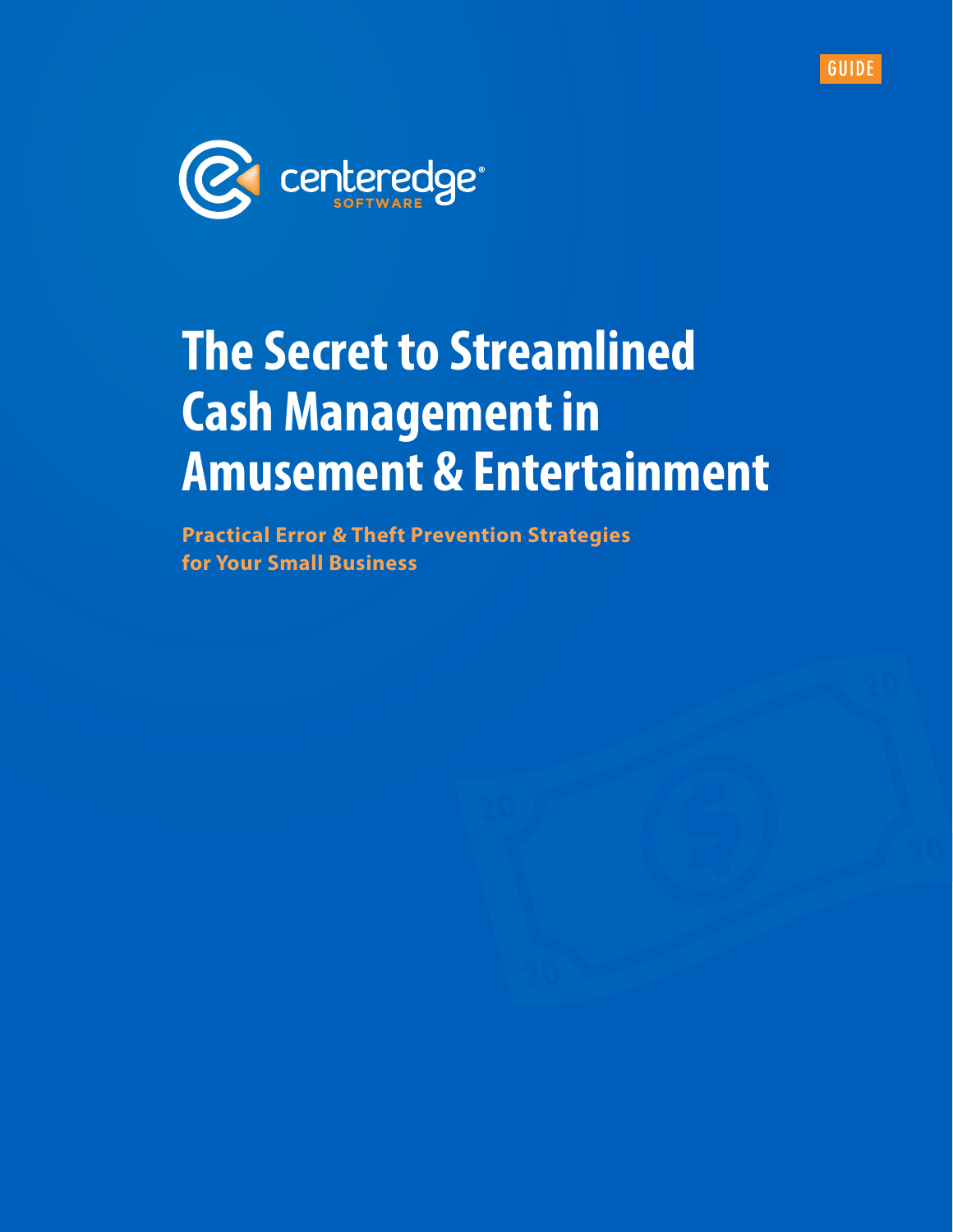

# **Cash control in your facility is one of the most critical elements of your business and the front-line strategy for protecting yourself from external and internal errors and theft.**

**This guide discusses the most common vulnerabilities for amusement, adventure, and fit-tainment companies and some smart rules and best practices you can employ to prevent losses whether mistaken or intentional.**

## **Obscure the Movement of Cash** *#1*

**The movement of cash in your facility is crucial and processes must be designed for cash security**  and to safeguard your team. Potential thieves pay close attention to how and when you move cash through your facility and size up your processes for weak spots. That's why it's wise to move your cash inconspicuously.

For example, instead of placing cash in bank bags, consider using less obvious methods of transport such as lunch boxes, coolers, tool boxes, or even bags or backpacks from your retail or merchandise center. Vary your transport methods so that anyone watching won't be able to determine patterns in the way you move cash. Also, instead of cashiers calling for change, consider using code words such as asking for more cookies, more light bulbs or more ticket stock. The less obvious the cash exchange, the better.

It's easy to get into a routine that follows the same path in your facility or happens at the same time every day or every week. Avoid strict habits and, instead, vary the times you move cash and the routes your cash managers take between stations, the cash room, the door and even the bank.

## **Limit Access to Cash Tills, Cash Rooms & Banks** *#2*

**As part of your cash control system, limit your employees' access to tills, the cash room and your banks, and never assign more than one employee to these duties at a time.** It is even recommended that you prohibit manager overrides so that each cash handling team member has sole responsibility for the transactions and cash maintained in their till and drawer. Consider writing up an official cash handling agreement document to clearly set expectations with your team and ensure they understand their responsibilities when it comes to discrepancies.

The goal of all this, of course, is to maintain the integrity of each till and provide accountability for overages or shortages. Consider using a station with two or more stacked cash drawers so that team members can cover breaks and unscheduled movement away from assigned workstations. Each team member should be provided with their own bank/tray insert which only they can access, and all transactions should be tracked separately in each team member's till under their unique ID.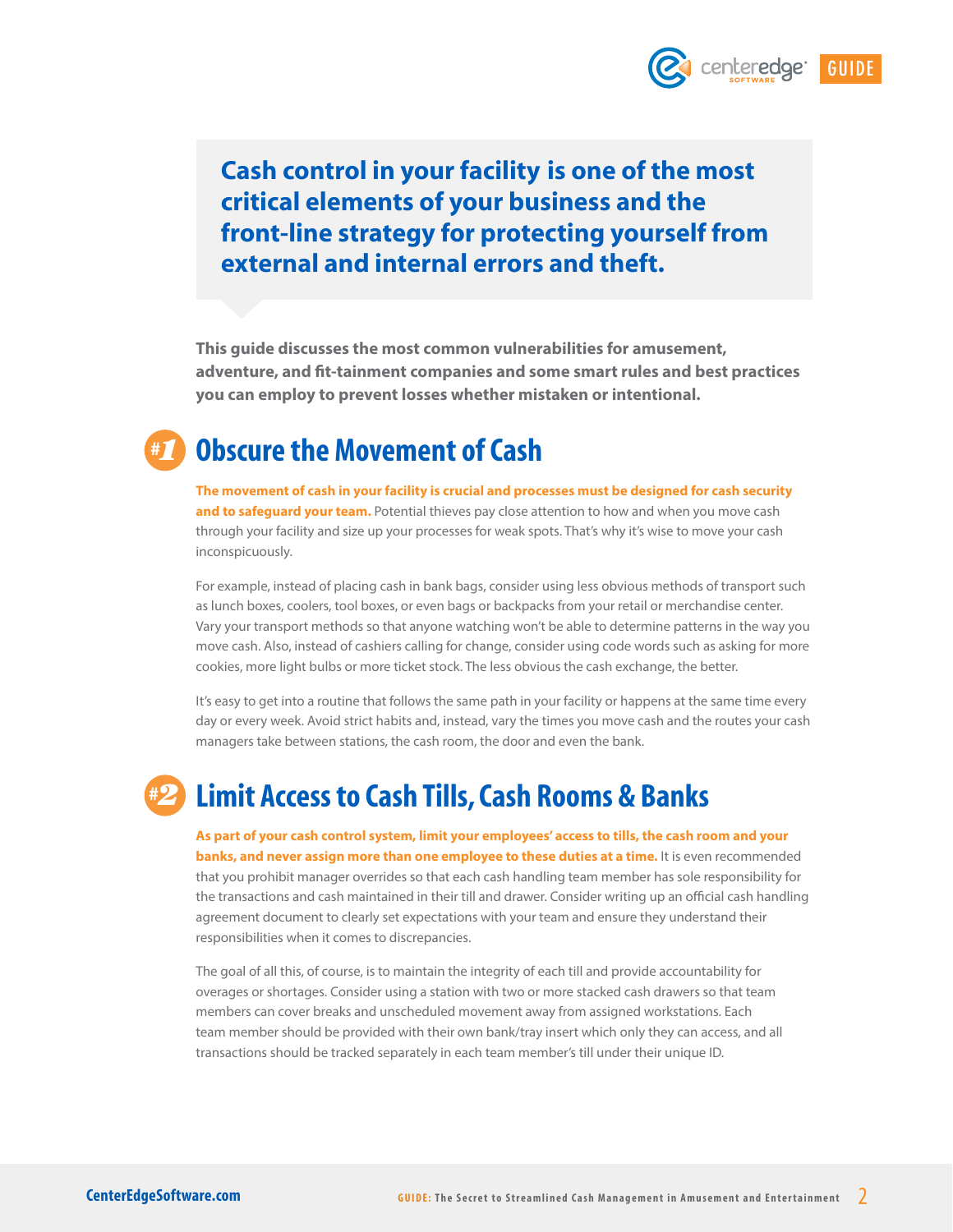

## **Insist on Accountability** *#3*

**Accountability is the most important part of keeping all cash secure.** With only one till and bank assigned per person,

there is no excuse for team members' overages and shortages. A single cash manager should be assigned for each shift. This is the only person who should be issuing tills, accessing the safe, making change, working with team members to count banks down at shift end, performing cash drops and making the deposits. This tactic adds a double layer of accountability for the cash in your facility.

With generic tills, revenue and transactions cannot be tracked, accountability is nonexistent and point of sale is not utilized to its full potential. Here's an example: Let's say two team

**Without a single responsible party for each cash till, there is no legal recourse for cash shortages.**  **GUIDE**

centeredge<sup>®</sup>

members are working on one station and sharing a bank. At the end of their shift, you find the drawer \$40 short. You may know that Jamil, a longtime team member, is never short while Jessica, a new hire, has had some previous discrepancies. The problem with this situation is that even if you have a feeling about who is right and who is wrong, you can't prove who made the mistake and therefore cannot hold anyone accountable. This practice creates a significant loophole for any team member to potentially steal from you in the future.

## **Install Security Cameras**  *#4*

**There should be security cameras in all areas where cash is handled, including at each point of sale station, your Events office, your cash room and any other place in the facility where cash is kept.**  At the POS and Events Office, cameras should be placed so that you can see cashier till operations, guest cash handling (if possible), the bank drawer and the overall movement of cash.

In the cash room, all cash counting should be visible, as well as the cash manager and team member. Video should also capture all transactions with the safe. A good rule of thumb is to keep at least 90 days' worth of security camera footage to reference. If you find a discrepancy, you'll have a good amount of history to cross check to determine how widespread the issue really is.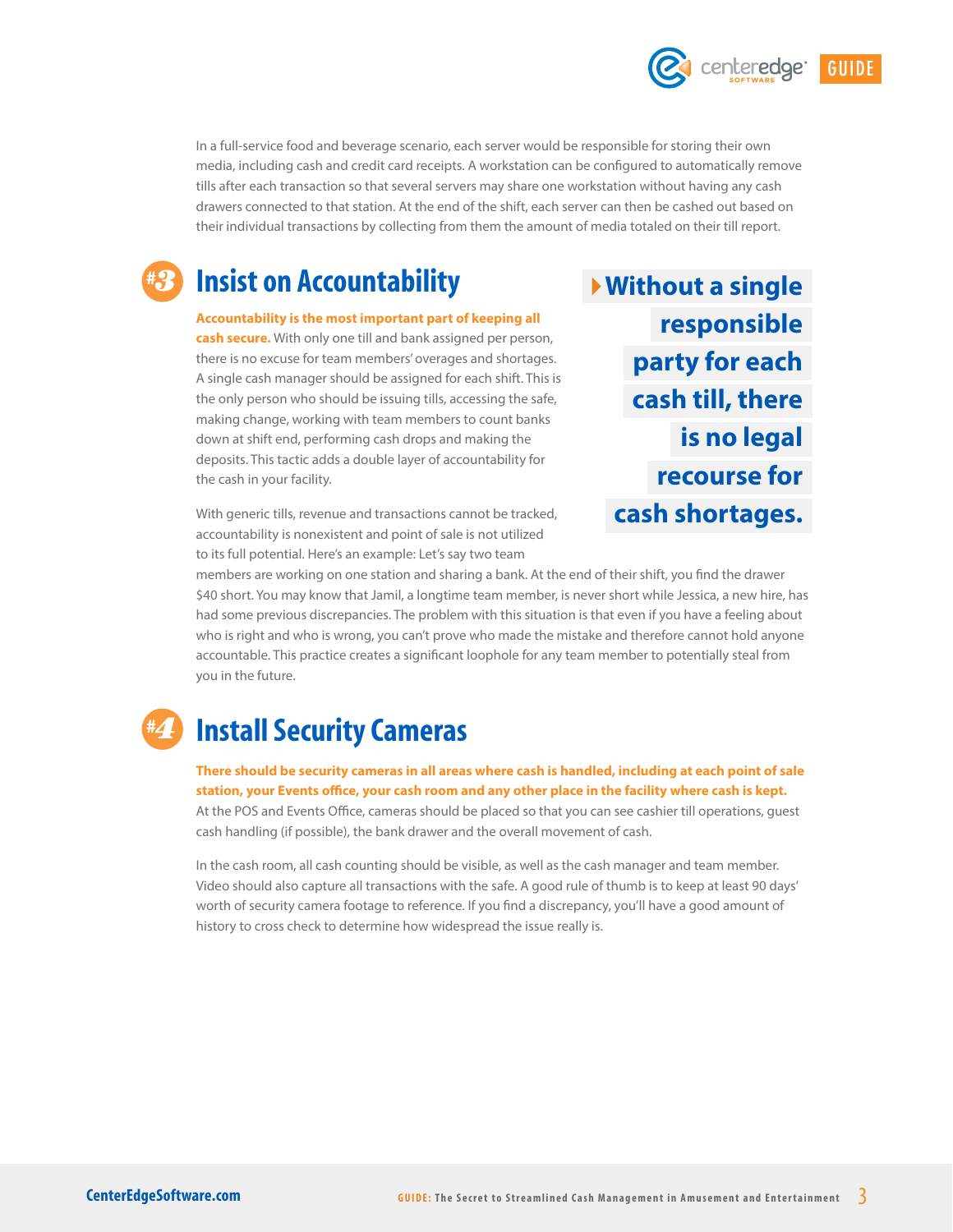

# **Watch for Weaknesses** *#5*

**Most theft is caught either by accident or by another team member noticing and reporting unusual activity. Keep an eye on the following areas where internal theft commonly occurs:**

#### **Misuse of Voided Transactions**

In this scenario, a team member enters items into the point of sale to calculate a total and then proceeds to void out the transaction. Next, the employee enters a smaller transaction, but takes payment on the original (larger) amount and pockets the difference.

An easy way to combat this kind of theft is to require guest receipts to print for every transaction and to install signage about receipts being required so that your guests know to expect them. Also, you may consider making a rule that all voided transactions require a manager's approval.

If you believe this type of abuse is happening, review your software's sales receipt detail reports. These are individual sales reports that capture every transaction by receipt number, payment method and time. Look for similar transactions that occurred at approximately the same time and see if one was voided. If you discover any suspicious voids, you'll need to review your security footage to determine whether an error or a theft occurred. As an isolated incident, this infraction may seem minor, but the truth is that this type of theft rarely happens just once. Investigate entire shifts and often patterns will surface.

#### **Misuse of Discounts**

Discounts can easily be abused by team members and therefore need to be managed. Abuse can occur by a team member applying discounts on items purchased by friends or family members. This also applies to an abuse of coupons, where a team member applies a coupon for a guest's transaction when one was not presented.

To combat discount abuse, consistently review discount reports to look for red flags, such as a cashier with an unusually high number of discounts applied. This can highlight the need for in-depth research with camera footage to uncover abuse.

Additionally, two or more team members may work together to intentionally ring up items inaccurately, such as only charging a friend for one slice of pizza but giving them an entire pie. To stop this type of theft, require team members to keep receipts for their shift meals and periodically spot check those receipts.

#### **Misuse of Security Rights**

Always be cognizant of which team members possess security rights that could allow them to manipulate employee records. With this ability, these team members can change passwords and pin numbers, and can log information that allows them to deploy the software in someone else's name. This may even include the creation of fictitious team members with general manager access. Once the team member has access with an alias, they can perform several kinds of abuse and/or theft including cashier sale theft, discount theft and returns, to name a few.

There are two ways to prevent this situation. First, closely review till summary reports for the day in order to verify that each till reporting team member actually worked during the time period. Next, review audit logs inside your software to view employee record changes and who specifically made those changes.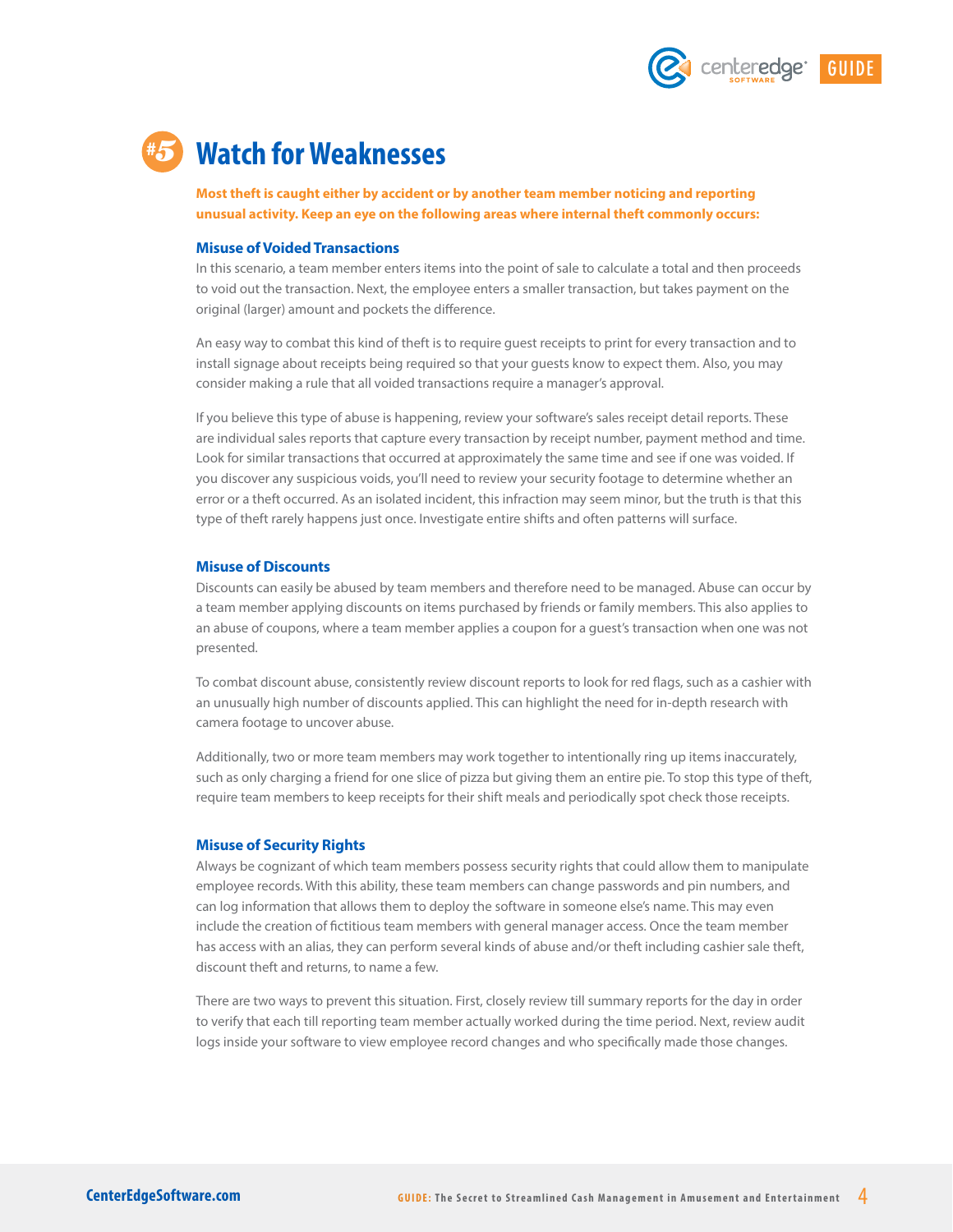

# **Have a Clearly Defined Process** *#6*

**Having a clearly defined process with the team gives them confidence that the process is secure**  and that overages or shortages will be handled appropriately. For example, your cash room should be kept clean and neat and should be in a secure location with cameras. You should maintain a space for counting banks and for team members to count their starting and closing banks with the cash manager at the beginning and end of their shifts.

#### **Here are two sample Policies and Procedures statements for smart cash handling:**

#### **Cash Manager Responsibilities (One Per Shift)**

- **1. Counts safe completely at start of shift**
- **2. Issues tills and banks to team members**
- **3. Has team members count cash bank to verify starting amount**
- **4. Performs regular cash drops to their till during a shift**
- **5. Has a set remaining cash amount**
- **6. Counts safe before all deposits**
- **7. Provides all change for team members**
- **8. Issues new tills and banks, even to team members working double shifts**
- **9. At cash-out, Cash Manager and Team Member count and verify cash together in the cash room, one Team Member at a time**
- **10. Makes the deposit at close of shift**
- **11. Day Cash Manager and Night Cash Manager have a safe count to hand off**
- **12. Night Cash Manager repeats steps 1-10**
- **13. At closing, the Night Cash Manager should ensure all events have been finalized for the day**
- **14. Checks to make sure all team members are clocked out and makes note of discrepancies**

#### **Team Member Responsibilities**

- **1. One team member is assigned to each till and bank**
- **2. Always locks station when not in use**
- **3. Always requests change from a manager, not from another team member**
- **4. Always counts all wrapped packs of 1's and 5's**
- **5. Always counts change back to the guest**
- **6. When receiving cash from a guest, lays the bill across the drawer - not**

**in it - until after counting the change back**

**7. Keeps bills organized and tidy – ideally back facing – to prevent wrongful placement**

# **Key Takeaway**

**Foster an aware environment where you and your team are diligent about noticing suspicious activity and reporting it, and maintain an open-door policy where team members can come to you with concerns.**